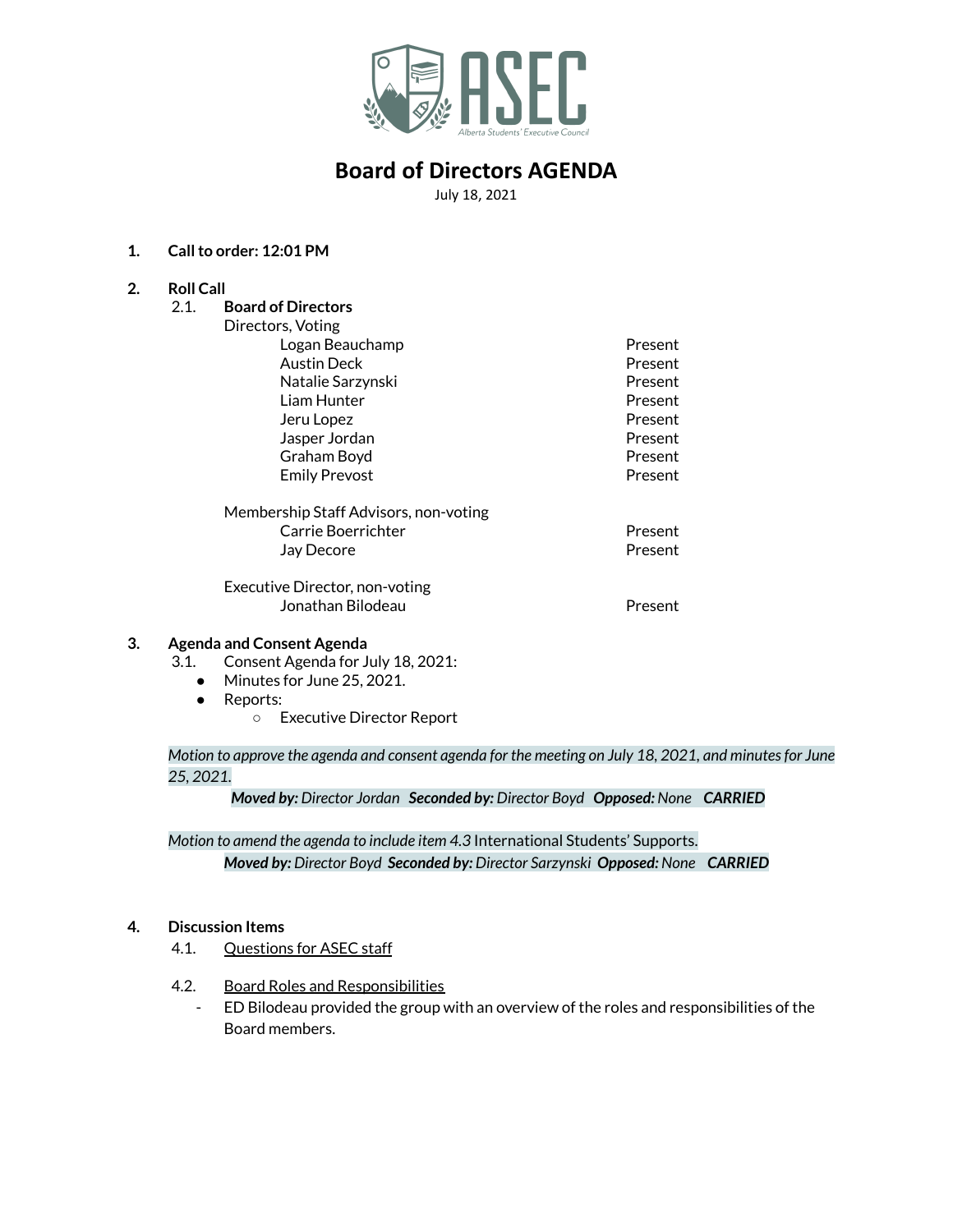

July 18, 2021

- 4.3. International Students' Supports
	- A comment was made by a member of the group regarding the need to implement province wide support systems for international students, as well as the importance of collaborating with other umbrella organizations on this topic. The member suggested that information on geography, culture, fundamentals, and navigating bureaucracy would be beneficial
	- Another member asked whether this initiative would fall under government purview or whether this should be a collaborative initiative among the umbrella organizations.
	- A member responded by saying that it would be beneficial to structure the initiative as a collaborative effort to begin with and garner government support as time goes on.
	- Members continued to discuss potential challenges that ASEC would face in its collaboration with other organizations as well as Government, and the fact that it would be beneficial to clarify our position before initiating any discussions regarding this topic.
	- A group member shared that the International Student Services Office on their campus is piloting an international student mentorship program. Other members commended the program, stating that this could be an opportunity for collaboration with existing departments and programs, and that this program could go beyond the mentorship of international students.
	- The group also discussed the potential for umbrella organizations to provide services to students, how that would impact individual students associations' autonomy, issues of capacity and budget restrictions. While the group acknowledged that these are challenges that might pose an issue, they agreed that the program in and of itself is a good idea and that it should be explored at a later point.
	- A suggestion was made to conduct further research on this topic, as well as possibly recommend this as a topic of discussion for the EDI Committee.

### **5. Ongoing Business**

#### **6. New Business**

**7. Decision Items** 7.1. Chair & Vice Chair Elections **Executive Director Bilodeau** 

7.1.1 ASEC Chair

*Motion to appoint Director Hunter as ASEC chair for the 2021-2022 year.*

*Moved by: Director Beauchamp Seconded by: Director Jordan Opposed: None CARRIED*

7.1.2. ASEC Vice-Chair

*Motion to appoint Director Sarzynski as ASEC vice-chair for the 2021-2022 year. Moved by: Director Lopez Seconded by: Director Prevost Opposed: None CARRIED*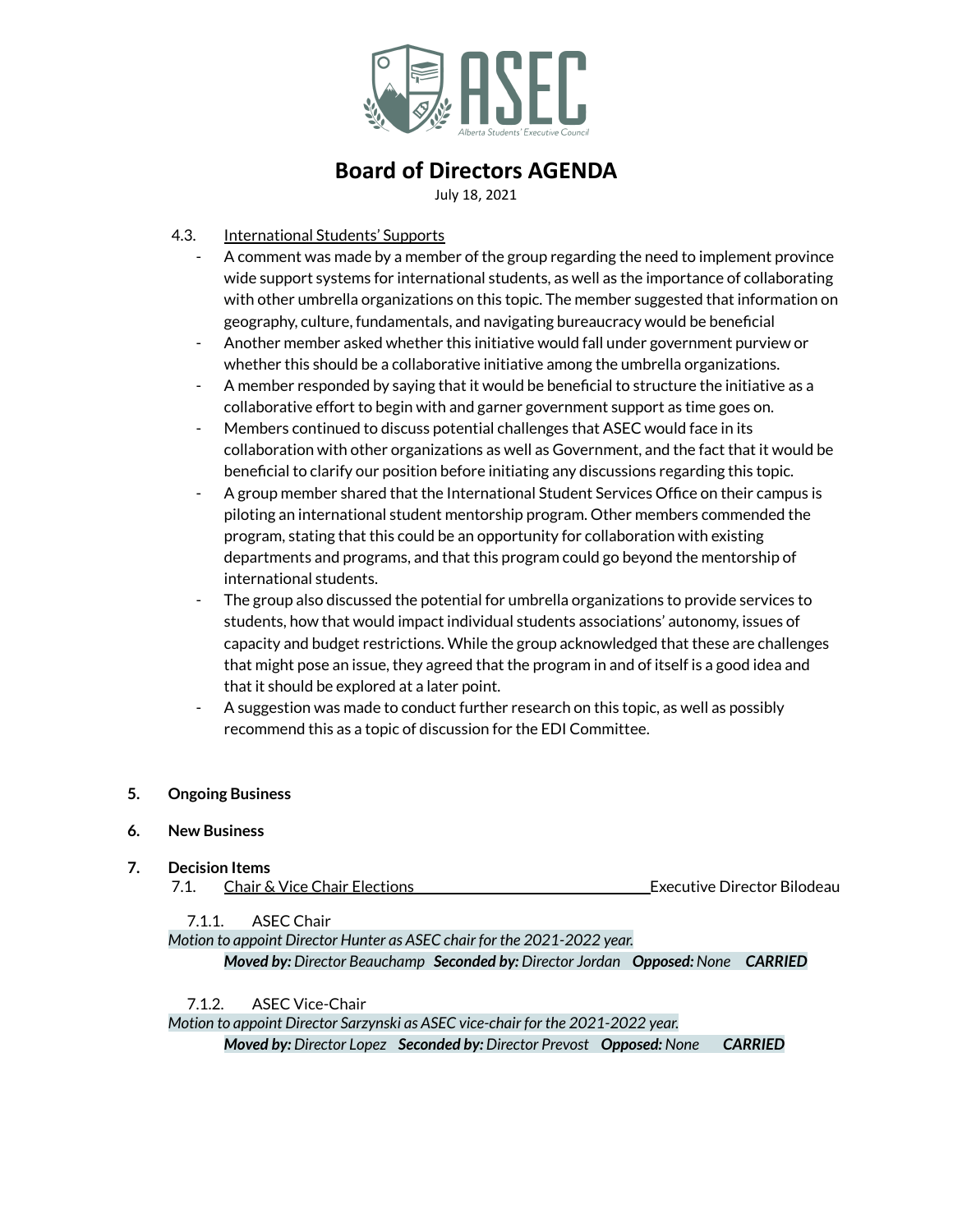

July 18, 2021

7.2. ASEC Board of Directors Secretary Chair Hunter *Motion to appoint Director Jordan as ASEC Board of Directorssecretary for the 2021-2022 year.*

*Moved by: Director Beauchamp Seconded by: Vice-chair Sarzynski Opposed: None CARRIED*

*Nominations:*

*● Director Jordan*

*Motion to replace the blank with 'Director Jordan'. Moved by: Director Boyd Seconded by: Director Beauchamp Opposed: None CARRIED*

**7.3.** Finance Subcommittee Chair Hunter Chair Hunter

7.3.1. ASEC Finance Subcommittee Membership *Motion to appoint Executive Director Bilodeau, Director Boerrichter, Director Boyd, Vice-chair Sarzynski, Director Lopez, and Chair Hunter to the ASEC Finance Subcommittee for the 2021-2022 year. Moved by: Director Beauchamp Seconded by: Director Jordan Opposed: None CARRIED*

*Nominations:*

- *● Director Boyd*
- *● Vice-chair Sarzynski*
- *● Director Lopez*
- *● Director Hunter*

Motion to replace the first blank with 'Director Boyd', the second blank with 'Vice-chair Sarzynski', the third *blank with 'Director Lopez', the fourth blank with Chair Hunter'.*

*Moved by: Director Boyd Seconded by: Director Beauchamp Opposed: None CARRIED*

7.3.2. ASEC Finance Subcommittee Chair Chair Hunter *Motion to appoint Director Lopez as ASEC Finance Subcommittee chair for the 2021-2022 year. Moved by: Director Prevost Seconded by: Director Boyd Opposed: None CARRIED*

*Nominations:*

*● Director Lopez*

*Motion to replace the blank with 'Director Lopez'. Moved by: Director Deck Seconded by: Director Prevost Opposed: None CARRIED*

7.4. Executive Director Review and Compensation Subcommittee Chair Hunter

7.4.1. ASEC Executive Director Review and Compensation Subcommittee Membership *Motion to appoint Executive Director Bilodeau, Director Decore, Director Beauchamp, Director Prevost, Director Jordan, and Director Boyd to the ASEC Executive Director Review and Compensation Subcommittee for the 2021-2022 year.*

*Moved by: Director Lopez Seconded by: Director Beauchamp Opposed: None CARRIED*

*Nominations:*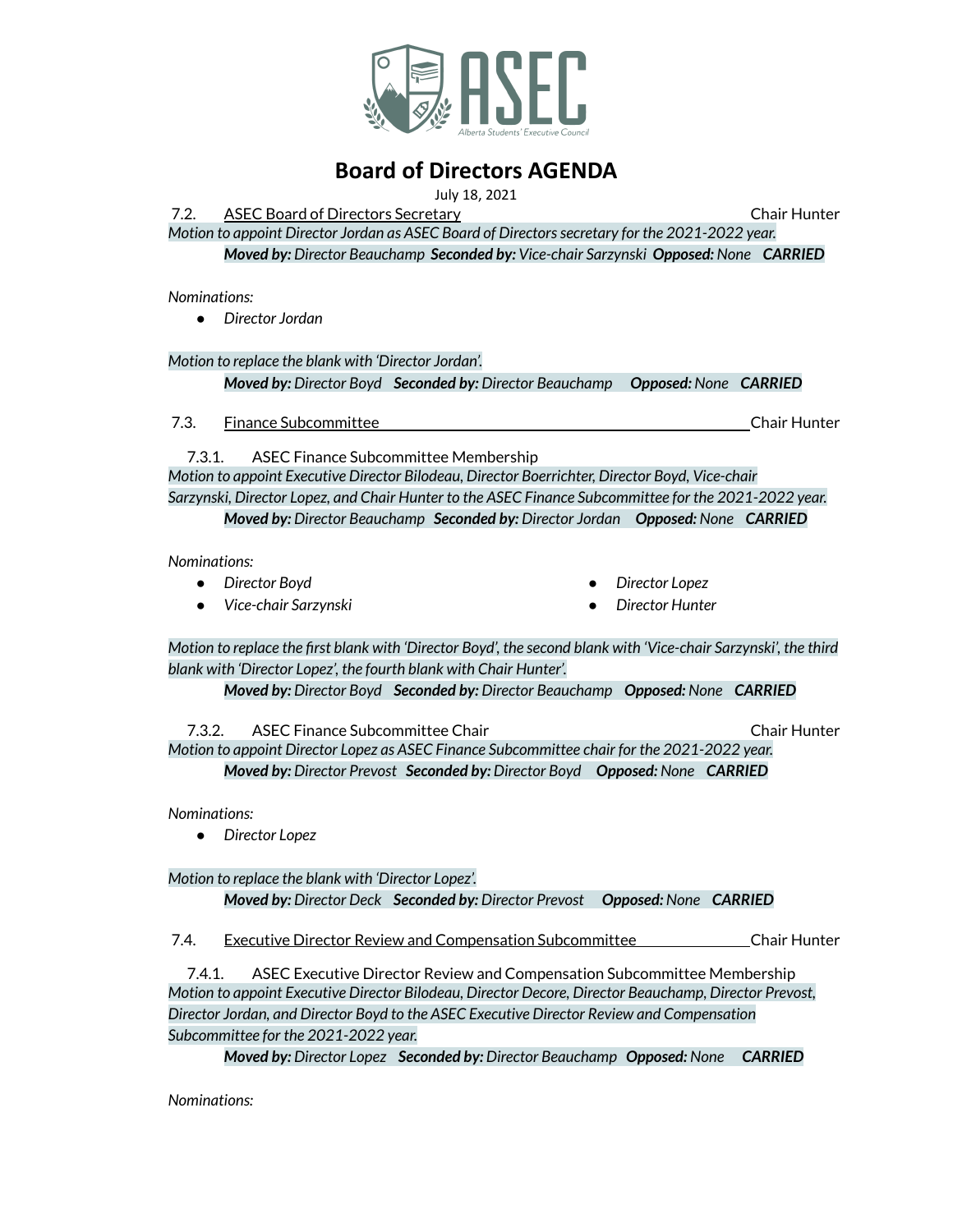

July 18, 2021

*● Director Beauchamp*

*● Director Jordan*

*● Director Prevost*

*● Director Boyd*

*Motion to replace the first blank with 'Director Beauchamp', the second blank with 'Director Prevost', the third blank with 'Director Jordan', the fourth blank with 'Director Boyd'.*

*Moved by: Director Beauchamp Seconded by: Vice-chair Sarzynski Opposed: None CARRIED*

*Motion to replace Director Boyd with Director Deck on the Finance sub-committee for the 2021-2022 year.*

*Moved by: Director Jordan Seconded by: Vice-chair Sarzynski Opposed: None CARRIED*

7.4.2. ASEC Executive Director Review and Compensation Subcommittee Chair Chair Hunter *Motion to appoint Director Boyd as ASEC Executive Director Review and Compensation Subcommittee chair for the 2021-2022 year.*

*Moved by: Director Beauchamp Seconded by: Director Boyd Opposed: None CARRIED*

*Nominations:*

*● Director Boyd*

*Motion to replace the blank with 'Director Boyd'.*

*Moved by: Director Beauchamp Seconded by: Director Lopez Opposed: None CARRIED*

| 7.5.<br>Executive Director Bilodeau<br>ASEC Board Liaisons |
|------------------------------------------------------------|
|------------------------------------------------------------|

7.5.1. ASEC Lobby Team Liaison

*Motion to appoint Director Beauchamp as ASEC Lobby Team Liaison for the 2021-2022 year. Move by: Director Prevost Seconded by: Director Jordan Opposed: None CARRIED*

*Nominations:*

*● Director Beauchamp*

*Motion to replace the blank with 'Director Beauchamp'. Moved by: Director Jordan Seconded by: Vice-chair Sarzynski Opposed: None CARRIED*

7.5.2. ASEC Equity, Diversity, and Inclusion Liaison *Motion to appoint Director Deck as ASEC Equity, Diversity, and Inclusion Liaison for the 2021-2022 year.*